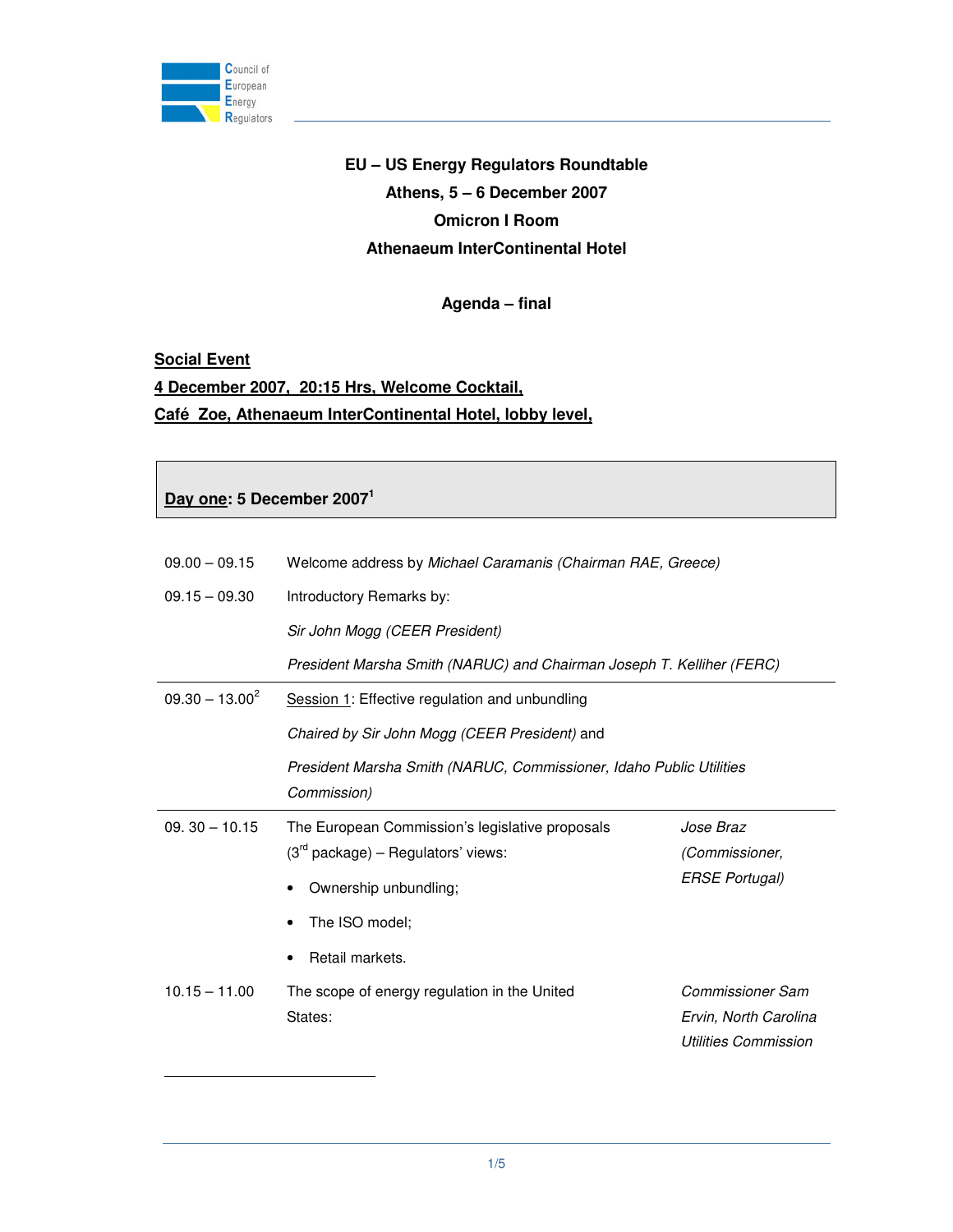

|                 | State vs. Federal;<br>$\bullet$                                                  | (Chair, NARUC<br>Committee on |
|-----------------|----------------------------------------------------------------------------------|-------------------------------|
|                 | Cooperation with competition and financial<br>$\bullet$<br>services authorities. | Electricity)                  |
|                 |                                                                                  | Joseph T. Kelliher            |
|                 |                                                                                  | (Chairman, FERC)              |
| $11.00 - 11.15$ | Coffee break                                                                     |                               |
| $11.15 - 12.00$ | The concept of an independent regulator                                          | Peter Plug (Director          |
|                 |                                                                                  | DTe, the Netherlands)         |
| $12.00 - 12.45$ | The RTO model                                                                    | <b>President James</b>        |
|                 |                                                                                  | Yancey Kerr, II               |
|                 |                                                                                  | (Commissioner, North          |
|                 |                                                                                  | Carolina Utilities            |
|                 |                                                                                  | Commission)                   |

| $13.00 - 14.30$ | Lunch, Café Zoe lobby level                                                                                                                                 |                      |  |
|-----------------|-------------------------------------------------------------------------------------------------------------------------------------------------------------|----------------------|--|
|                 |                                                                                                                                                             |                      |  |
| $14.30 - 17.45$ | Session 2: Market integration                                                                                                                               |                      |  |
|                 | Chaired by Carlo Crea (Secretary General AEEG Italy), and Commissioner Sam<br>"Jimmy" Ervin, North Carolina Utilities Commission (Chair, NARUC Committee on |                      |  |
|                 |                                                                                                                                                             |                      |  |
|                 | Electricity)                                                                                                                                                |                      |  |
| $14.30 - 15.15$ | State of play of the ERGEG Regional Initiatives                                                                                                             | David Halldearn      |  |
|                 |                                                                                                                                                             | (OFGEM, UK)          |  |
| $15.15 - 15.35$ | Update on South East Europe and the role of the<br><b>ECRB</b>                                                                                              | Michael Caramanis,   |  |
|                 |                                                                                                                                                             | (Chairman RAE,       |  |
|                 |                                                                                                                                                             | Greece)              |  |
| $15.35 - 16.00$ | ERRA's Role in Regional Market Building                                                                                                                     | Gábor Szörényi,      |  |
|                 |                                                                                                                                                             | Chairman, ERRA       |  |
| $16.00 - 16.15$ | Coffee break                                                                                                                                                |                      |  |
| $16.15 - 17.00$ | Regional markets in the US                                                                                                                                  | President James      |  |
|                 |                                                                                                                                                             | Yancey Kerr, II      |  |
|                 |                                                                                                                                                             | (Commissioner, North |  |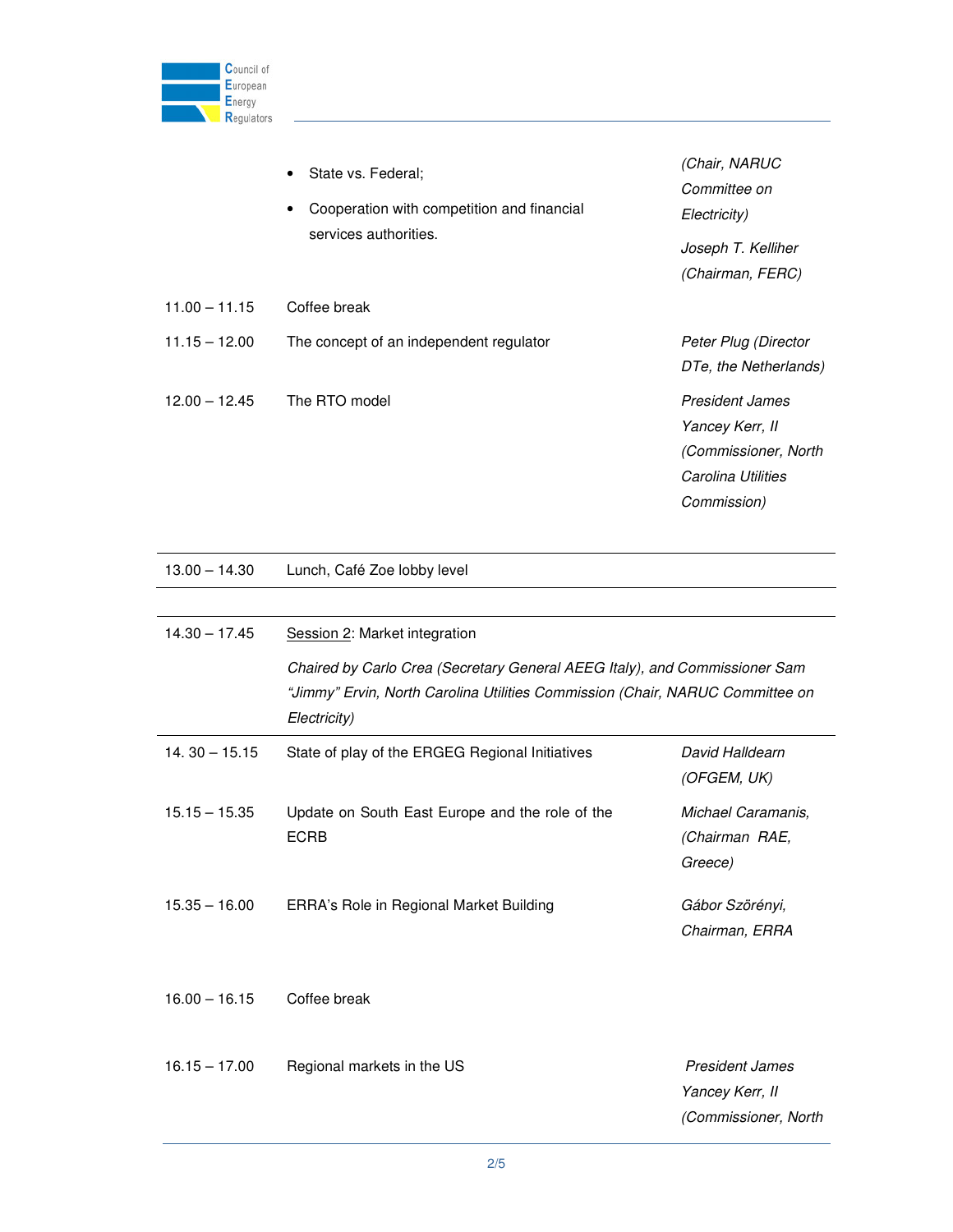

17.00 – 17.45 Market monitoring: the FERC experience Susan J. Court

Carolina Utilities Commission) (Director, Office of Enforcement, FERC)

**Social Event 20:30 Hrs, Official Dinner, Premiere Restaurant**, **Athenaeum Intercontinental Hotel, roof top terrace**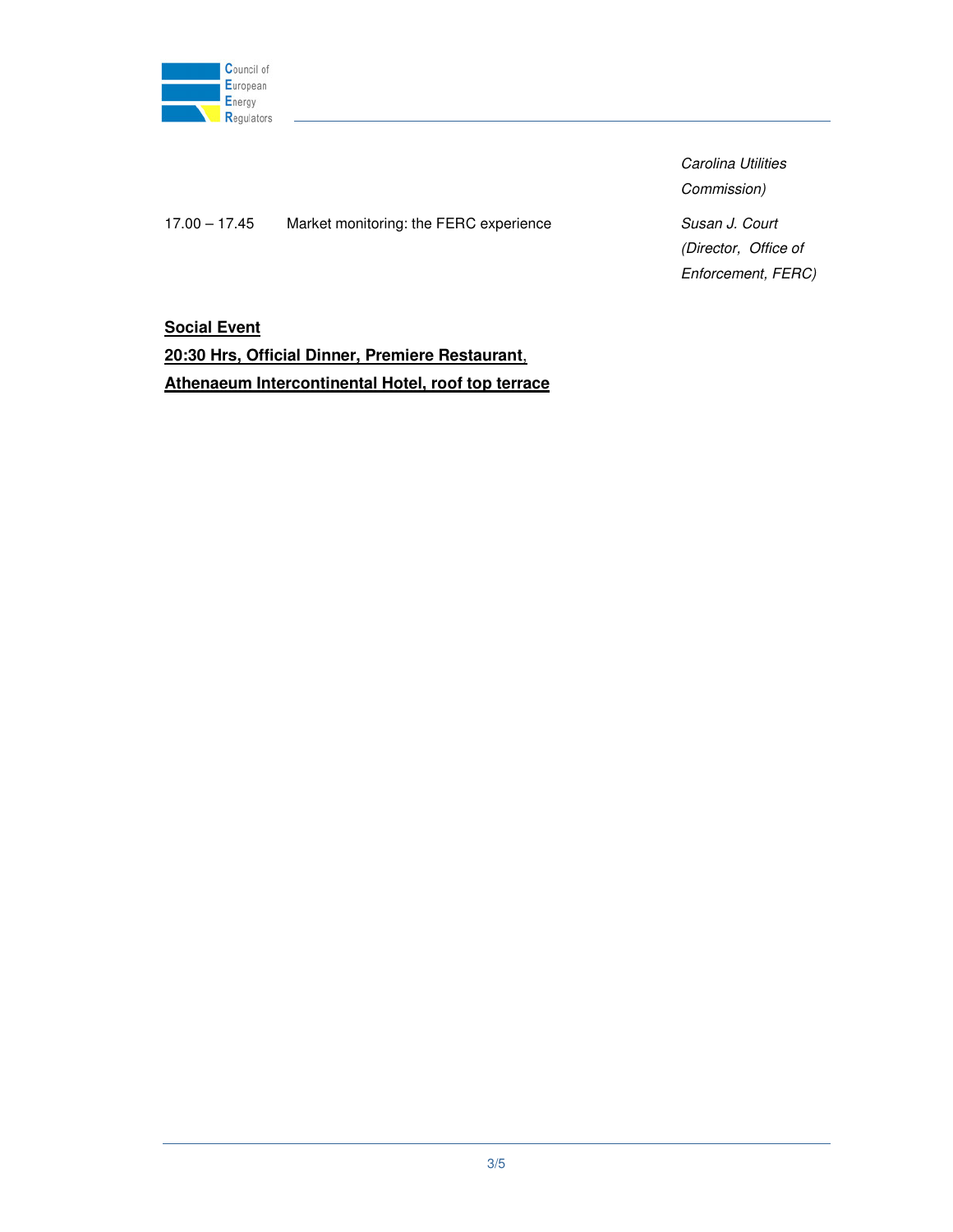

## **Day two: 6 December 2007**

| $09.30 - 13.00$ | Session 3: Investment and security of supply<br>Chaired by Johannes Kindler (Vice President BNetzA, Germany) and Mark<br>Robinson (Director, Office of Energy Projects, FERC) |                                                                                                                                                           |  |
|-----------------|-------------------------------------------------------------------------------------------------------------------------------------------------------------------------------|-----------------------------------------------------------------------------------------------------------------------------------------------------------|--|
| $09.30 - 10.15$ | The concept of "critical infrastructure" (including<br>electricity generation, electricity transmission and<br>gas infrastructures)                                           | <b>Commissioner Robert</b><br>Clayton (Missouri<br><b>Public Service</b><br>Commission and<br>Chair, NARUC<br>Committee on<br>International<br>Relations) |  |
| $10.15 - 11.00$ | International Regulatory Cooperation                                                                                                                                          | Jacques-Andre<br>Troesch<br>(Commissioner, CRE,<br>France)                                                                                                |  |
|                 |                                                                                                                                                                               | <b>Commissioner Robert</b><br>Clayton (Missouri<br><b>Public Service</b><br>Commission, Chair<br>and NARUC<br>Committee on<br>International<br>Relations) |  |
| $11.00 - 11.15$ | Coffee break                                                                                                                                                                  |                                                                                                                                                           |  |
| $11.15 - 12.00$ | The Regulator and new LNG facilities in the US                                                                                                                                | Mark Robinson<br>(Director, Office of<br><b>Energy Projects,</b><br>FERC)                                                                                 |  |